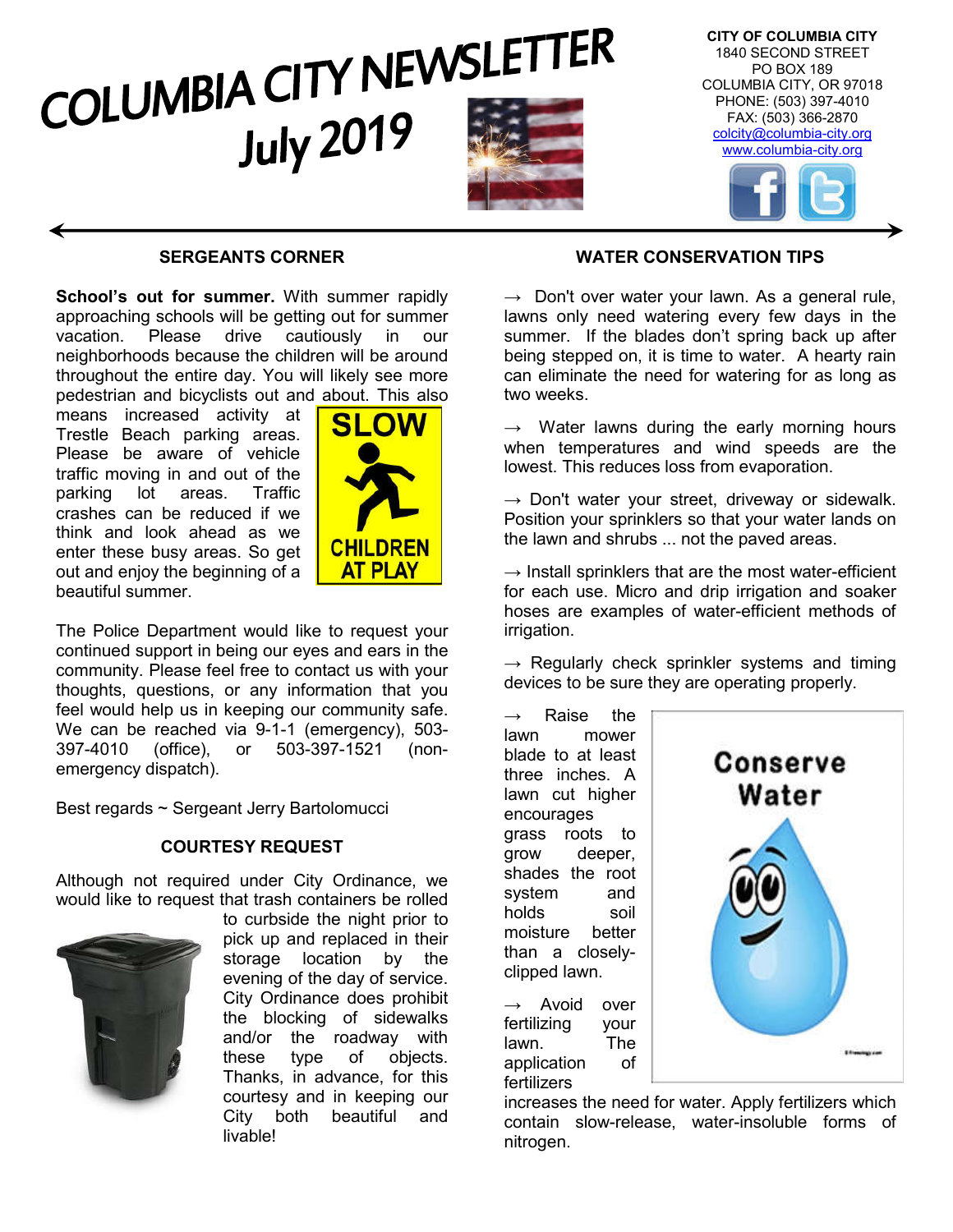#### **CODE ENFORCEMENT REMINDERS**

**Fireworks - many types are prohibited!** Cone fountains, cylindrical fountains, flitter sparklers, ground spinners, illuminating torches and wheels are permitted. All other exploding fireworks are prohibited by City Ordinance and Oregon State Law. Refer to ORS 480.110 through 480.165 for additional information.



**Keep grass and weeds cut!** Between April 15 and September 30 of any year, weeds and grass cannot exceed 10-inches in height and blackberry bushes cannot extend across property lines or into the City's right-of-way, including streets, alleys and sidewalks.

Please report violations to City Hall - 503-397-4010.

## **LIBRARY NEWS**

Look for some big changes coming to the Library this summer. Starting in mid-July a new sidewalk will be poured leading from Second Street to the Library entry ramp. No more muddy feet over uneven terrain. This will result in a week of detouring through the parking lot. And dog walkers, please be aware that the porta-potty will also be temporarily moved.

The Friends of the Library Board has also approved funding for a fencing project which will allow access to the Library during school hours. Input as to when the Library should be open is greatly appreciated. Please let us know your thoughts either in person or at ccclibrary@live.com.

**Second Hand Prose:** Get your summer reading books at Second Hand Prose! Hardcovers are only \$2, paperbacks are \$1. Think how many books you

can get for the price of a new hardcover! We have lots of audio books, great for your next road trip.

**Columbia City Celebration:** We are still accepting craft vendors for the City Celebration! Forms are available at the library and at City Hall.

**New Books at the Library:** We added 96 new items to the library this month. Check out the new books shelf at the library, it changes every week.

*Long Road to Mercy* by David Baldacci *The Malta Exchange* by Steve Berry *We Were the Lucky Ones* by Georgia Hunter *The Night Window* by Dean Koontz *The Hypnotist's Love Story* by Liane Moriarty *The Tattooist of Auschwitz* by Heather Morris (current NYT best seller) *The 18th Abduction* by James Patterson (latest Women's Murder Club book)

*The Pharaoh Key* by Douglas Preston and Lincoln Child

*The Island of Sea Women* by Lisa See *Every Breath* by Nicholas Sparks

> Friends of the Library - No meeting Novel Quilters - No meeting City Celebration Planning Tuesday, July 23 - 6:30 p.m. Mystery Book Club Wednesday, July 31 - 7:00 p.m.

> > **Library Hours:**

Monday through Thursday 3-6 pm Saturday 10 am - 2 pm



https://columbiacitycommunitylibrary.follettdestiny.com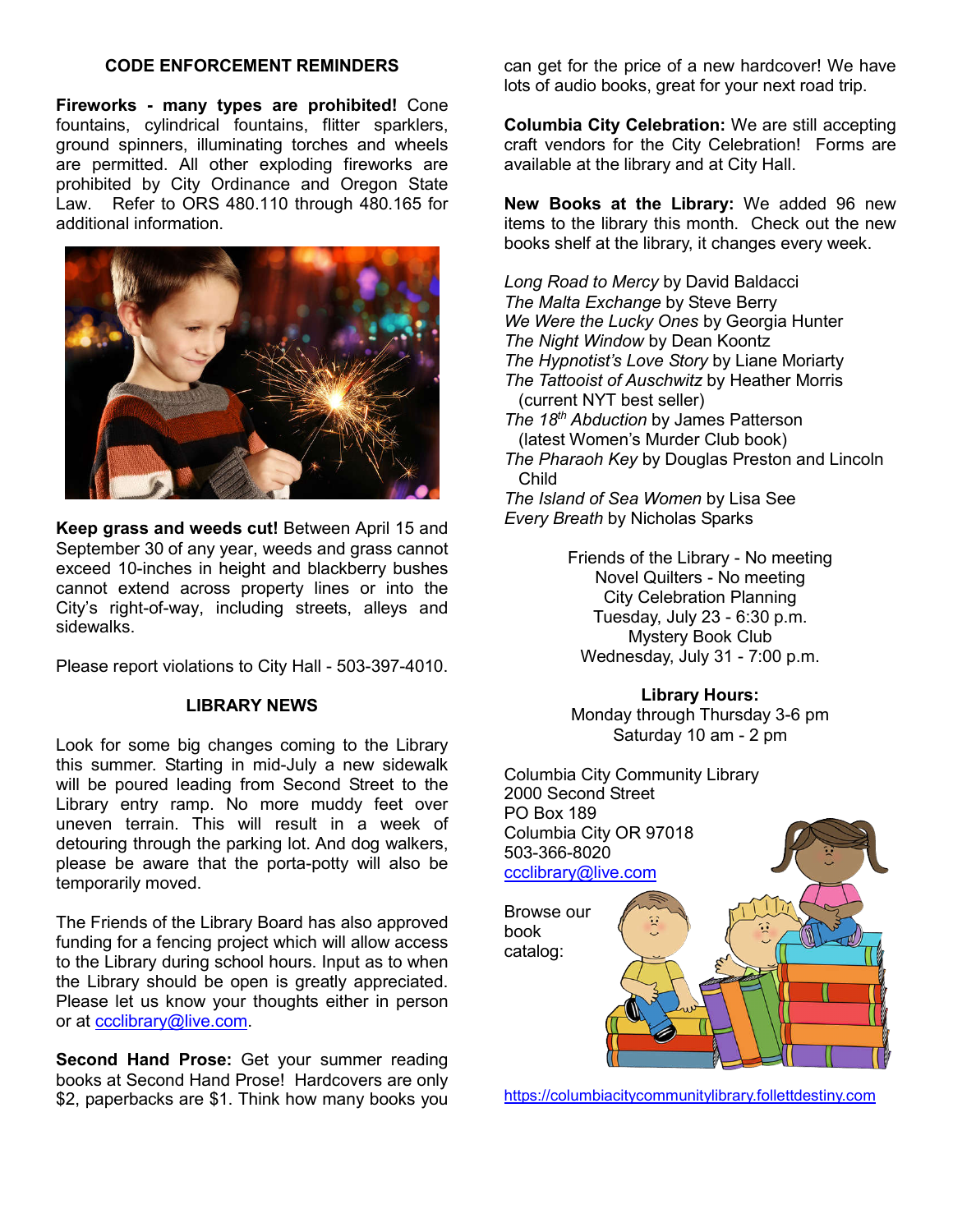#### **COLUMBIA ARTS GUILD DISPLAYS ART AT COUNTY COURTHOUSE**

Columbia Arts Guild (CAG) is a diverse group of artists ranging from professional and hobbyist to those who simply appreciate art. The group meets monthly to share ideas and discuss activities. If you create art or appreciate art, there is a place for you at the Guild. The Guild is a group that enjoys art in all its diversity. We sponsor a variety of activities throughout the year including workshops and seminars, field trips, events, gallery space and monthly meetings.

The artists of the Columbia Arts Guild (many of which are Columbia City residents), have an artwork display at the Columbia County Courthouse in St Helens. This public gallery is changed out monthly affording new art to enjoy! Just go in the main door, go left past the stairway, turn left again, and there it is! Take time to drop in and enjoy some wonderful, local artwork!







## **YOU MAY KNOW WHERE YOU ARE – BUT CAN THE POLICE, FIRE & AMBULANCE FIND YOU?**

Your local Fire Districts have addressing signs available for a low cost. These signs are clear and reflective and are helpful for your first responders when trying to locate addresses.

As an emergency vehicle is responding to your call for help, the police officer, firefighter and paramedic has many things to pay attention to, why not give them that extra help of big, bright address numbers that stand out day and night? Searching for a mailbox with some 2-inch faded, moss covered numbers is a recipe for a slow response as rescuers search or perhaps completely missing your home and having to turn around.

Most homes within the City are located easily off our streets, but some are a bit confusing or not so easily located, please consider the above information to be sure your home can be located in an emergency situation.

For a small fee of \$20 to \$25 each fire district will ensure your address numbers stand out to be seen. If you're interested, contact the **Columbia River Fire & Rescue – 503-397-2990.**

## **FREE WATER CONSERVATION KITS**

The City has free water conservation kits available to water customers while supplies last. Kits include a moisture meter, leak detection dye tablets and a deluxe water efficient hose nozzle. Limit one kit per water customer, while supplies last.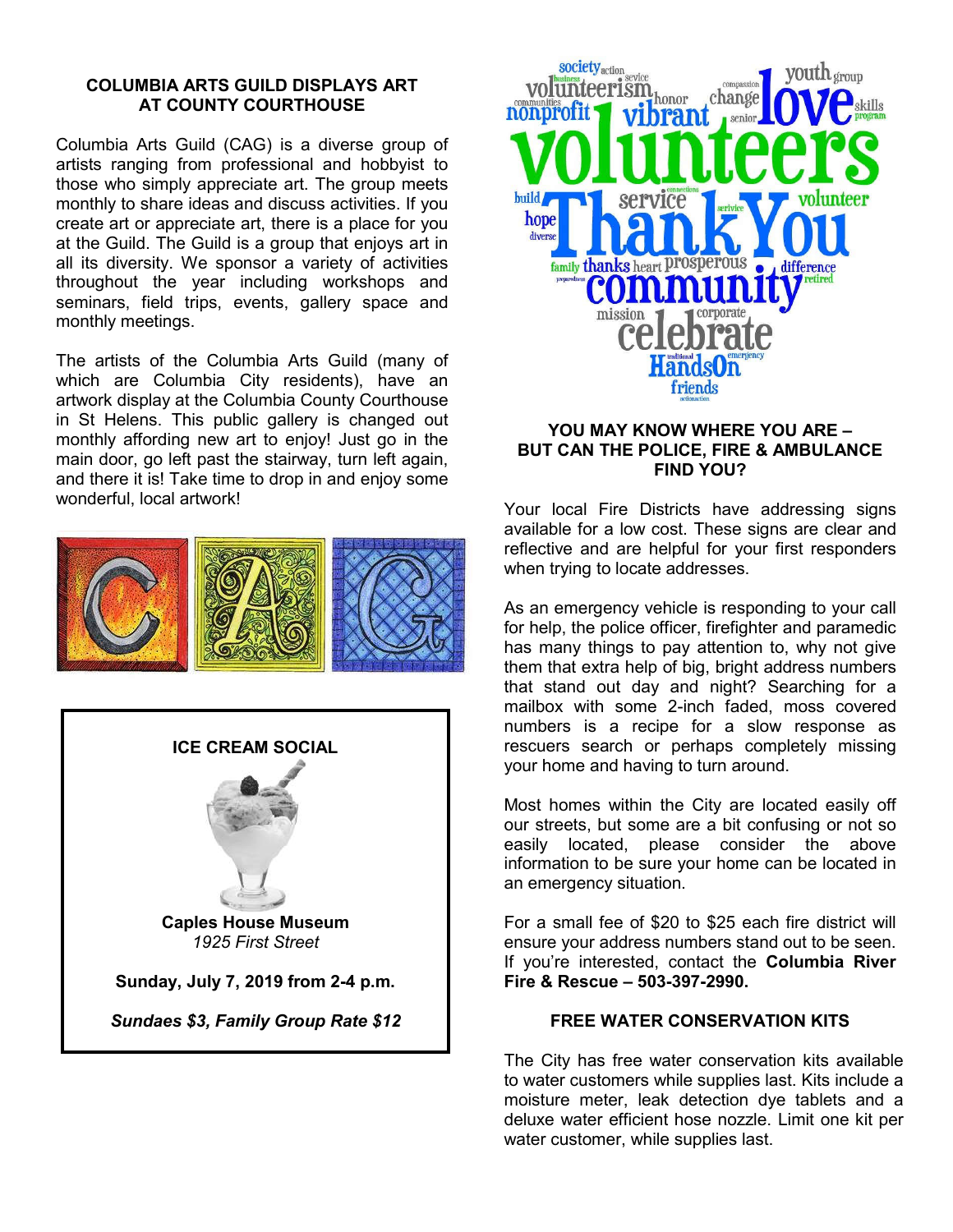#### **SOME FREQUENTLY ASKED QUESTIONS ABOUT DEFENSIBLE SPACE**

*What is defensible space?* Defensible space is the area between a house and an oncoming wildfire where the vegetation has been modified to reduce the wildfire threat and to provide an opportunity for firefighters to effectively defend the house. Sometimes, a defensible space is simply a homeowner's properly maintained backyard.

*What is the relationship between vegetation and wildfire threat?* Many people do not view the plants growing on their property as a threat. But in terms of wildfire, the vegetation adjacent to their homes can have considerable influence upon the survivability of their houses. All vegetation, including plants native to the area as well as ornamental plants, is potential wildfire fuel. If vegetation is properly modified and maintained, a wildfire can be slowed, the length of flames shortened, and the amount of heat reduced, all of which assist firefighters to defend the home against an oncoming wildfire.

*The Fire Department is supposed to protect my house, so why bother with defensible space?*  Some individuals incorrectly assume that a fire engine will be parked in their driveway and firefighters will be actively defending their homes if a wildfire approaches. During a major wildfire, it is unlikely there will be enough firefighting resources available to defend every home. In these instances, firefighters will likely select homes they can most safely and effectively protect. Even with adequate resources, some wildfires may be so intense that there may be little firefighters can do to prevent a house from burning. The key is to reduce fire intensity as wildfire nears the house. This can be accomplished by reducing the amount of flammable vegetation surrounding a home. Consequently, the most important person in protecting a house from wildfire is not a firefighter, but the property owner. And it's the action taken by the owner **before** the wildfire occurs (such as proper landscaping) that is most critical.



## **MONTHLY MEETING AND EVENT CALENDAR - JULY 2019**

| July 4 <sup>th</sup>  | <b>CLOSED</b> | City Hall is closed in honor of Independence Day |
|-----------------------|---------------|--------------------------------------------------|
| July 5 <sup>th</sup>  | <b>CLOSED</b> | City Hall is closed in honor of Independence Day |
| July 11 <sup>th</sup> | 6:00 p.m.     | Municipal Court at City Hall                     |
| July 18th             | 6:30 p.m.     | Planning Commission Meeting at City Hall         |
| July 20 <sup>th</sup> | 6:00 p.m.     | Regular City Council Meeting at City Hall        |
| July 22 <sup>nd</sup> | 6:00 p.m.     | Hazard Mitigation Meeting at City Hall           |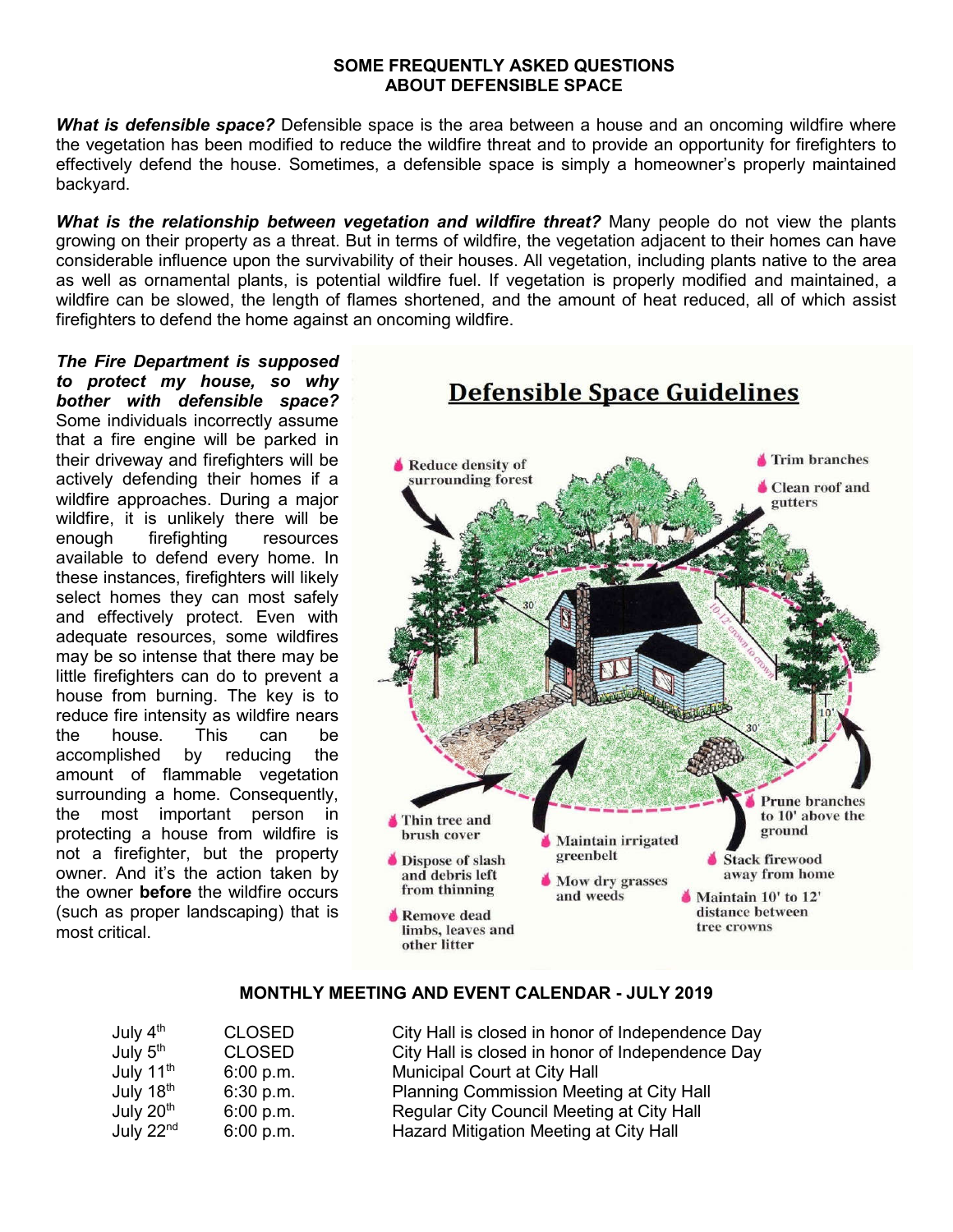# **CITY OF COLUMBIA CITY 2018 WATER QUALITY REPORT**

In compliance with federal reporting requirements, Columbia City provides you with an annual report of the outcome of our many water quality tests. Our constant goal is to provide you with a safe and dependable supply of drinking water. The cities of St. Helens and Columbia City test water frequently, and we meet or exceed all quality standards required by federal and state requirements. We are required by the Oregon State Health Division to take 2 routine coliform bacteria water samples each month, along with other quarterly and yearly tests.

We continually upgrade our distribution and storage systems by replacing old water mains, repairing leaks, changing water meters, cleaning our storage reservoirs and updating system

maps. Columbia City's three water storage reservoirs provide us with a combined capacity of 1.4 million gallons, which meets our City's storage demands. Our crossconnection program is



designed to help prevent any potentially contaminated water from re-entering the City water supply. Columbia City requires a backflow assembly where that potential exists in our system to ensure quality drinking water. This report presents water quality data and explains what it means.

# **WHERE DOES OUR WATER COME FROM?**

Columbia City's water comes from two separate sources. The first source is supplied by two groundwater wells located in the Public Works Shop yard at 1755 Second Place, Columbia City. PW Well #2 is the City's main well, and PW Well #1 serves as a backup well.

The City also purchases water from the City of St. Helens. The City of St. Helens supplies water from a water treatment facility located in Columbia City and one ground well located near the Scappoose Bay Marina in St. Helens. The Scappoose Bay well only operates during emergencies. There are two Ranney Collector Wells in Columbia City that supply water to the treatment plant. The collector wells are located in Columbia City at "K" and First Streets and "E" Street and The Strand. The water treatment facility is a membrane



filtration plant that works by running water through a series of synthetic filters that capture sediment, germs and organisms. These filter systems are fully computer-controlled for automatic backwashing and cleaning. There are no chemical additions, except for standard chlorine disinfection and acidity controls.

Columbia City is committed to continually upgrading and improving the quality of our water, our customer service, our water conservation efforts, and our water system. In recent years the City completed a City-wide Water Conservation Project involving the installation of smart meters, updated automated meter reading equipment; significant improvements to the system pressure zones, a system-wide leak detection survey, the abandonment of old redundant piping, and some new fire hydrants. Planned improvements to the upper-level storage reservoir include seismic upgrades, new telemetry, interior and exterior painting and repairs, and the construction of an overflow drain. The City also plans to replace some undersize water mains and add additional fire hydrants.

## **WATER SERVICE INFORMATION**

In case of emergencies, our Public Works personnel are available 24 hours a day, 7 days a week by calling (503) 397- 1521. Public Works personnel are certified by the Oregon State Health Department (OSHD) and are trained in all aspects of water distribution and cross-connection. They are required to complete continuing education classes in order to maintain their certification and to keep up-to-date on the latest information and technology in their field.

For information and/or participation in decisions about your drinking water, please contact Michael McGlothlin, City Administrator, by calling City Hall, (503) 397-4010. We want our valued customers to be informed about their water utility.

Our regularly scheduled City Council meeting is held on the third Thursday of each month, at 6:00 p.m.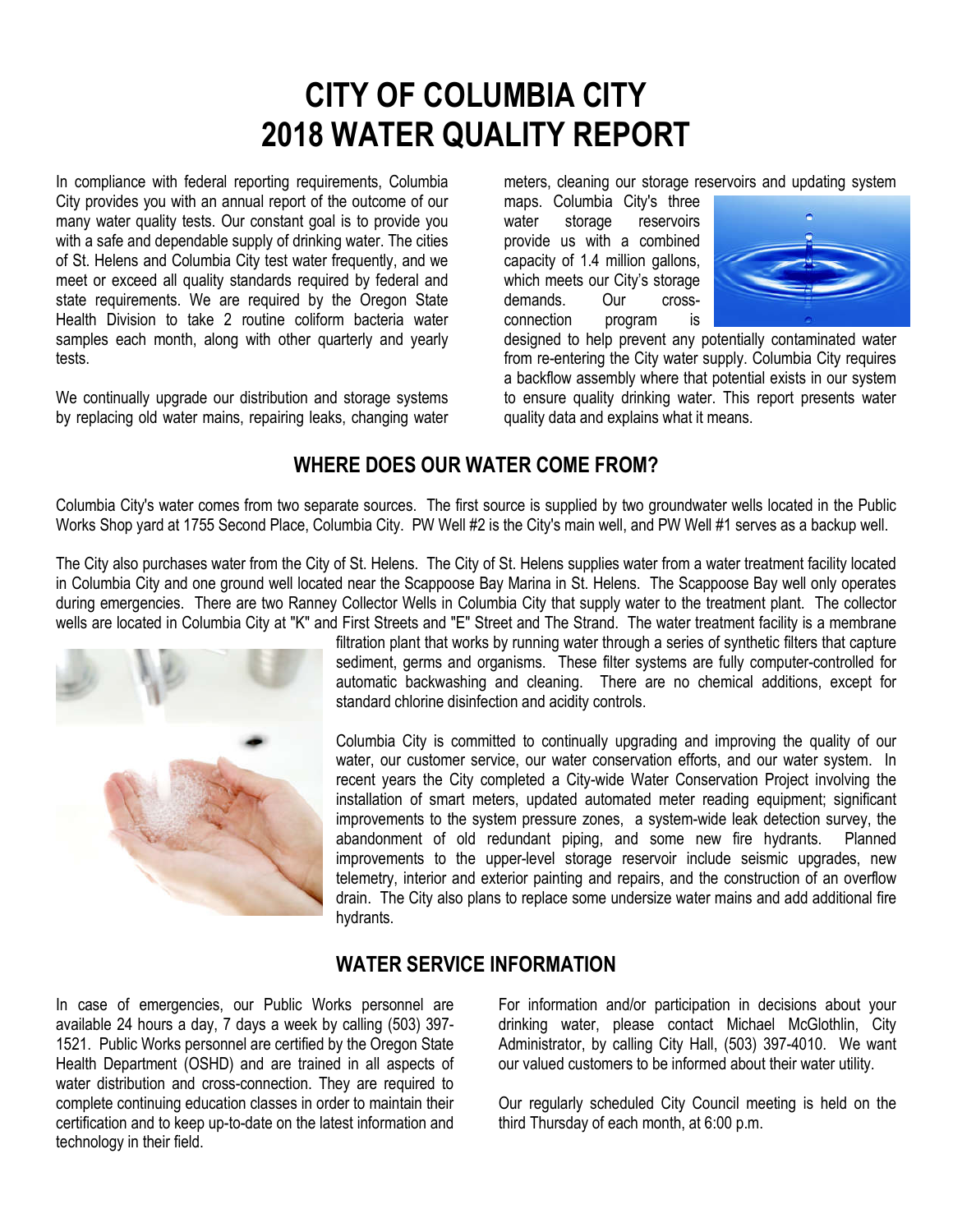# **HOW TO READ THIS TABLE**

This report is based upon the most recent tests conducted by the Columbia City and St. Helens Water Departments. The frequency of required testing depends on the nature of the test and ranges from daily test to ones conducted every 9yrs.

- **Maximum Contaminant Level (MCL)** The "Maximum Allowed" (MCL) is the highest level of a contaminant that is allowed in drinking water. MCLs are set as close to the MCLGs as feasible using the best available treatment technology.
- **Maximum Contaminant Level Goal (MCLG)** The "Goal" (MCLG) is the level of a contaminant in drinking water below which there is no known or expected risk to health. MCLGs allow for a margin of safety.
- **Treatment Technique or TT** A required process intended to reduce the level of a contaminant in drinking water.

The data presented in this report is from the most recent testing done in accordance with regulations. Test results can also be viewed on the Oregon Health Division's website at https://yourwater.oregon.gov/. To view the test results on the website, enter PWS number 00203 for Columbia City, and PWS number 00724 for St. Helens.

#### **Key to Table**

**MCL** = Maximum Contaminant Level **MCLG** = Maximum Contaminant Level Goal **TT** = Treatment Technique

**ppm** = parts per million or milligrams per liter (mg/l) **ppb** =parts per billion or micrograms per liter (mcg/l) **NTU** = Nephelometric Turbidity Unit **ND** = None Detected

## **Inorganic Contaminants – Columbia City Well Source**

| Contaminant   | <b>Date</b><br>Tested | <b>Violation</b> | Range<br>Min.-Max. | <b>Detected</b><br>Level | Unit | MCL  | <b>MCLG</b> | <b>Major Sources</b>   |
|---------------|-----------------------|------------------|--------------------|--------------------------|------|------|-------------|------------------------|
| <b>Barium</b> | 8/14/13               | No               | n/a                | 0.014                    | ppm  | 2.0  | n/a         | Naturally occurring    |
| Sodium        | 8/14/13               | No               | n/a                | 28.4                     | ppm  | n/a  | n/a         | Naturally occurring    |
| Nitrate       | 9/21/18               | No               | n/a                | 3.6                      | ppm  | 10.0 | n/a         | Naturally occurring    |
| HAA5          | 6/7/18                | No               | n/a                | <b>ND</b>                | ppb  | 60.0 | n/a         | Disinfection byproduct |
| TTHMs         | 6/7/18                | No               | n/a                | 4.3                      | ppb  | 80.0 | n/a         | Disinfection byproduct |

## **Inorganic Contaminants - City of St. Helens Source**

| Contaminant  | <b>Date</b><br>Tested | <b>Violation</b> | Range<br>Min.-Max. | <b>Detected</b><br>Level | Unit       | <b>MCL</b> | <b>MCLG</b> | <b>Major Sources</b>   |
|--------------|-----------------------|------------------|--------------------|--------------------------|------------|------------|-------------|------------------------|
| Barium       | 10/24/12              | No               | n/a                | 0.013                    | ppm        | 2.0        | n/a         | Naturally occurring    |
| Sodium       | 10/24/12              | No               | n/a                | 14.8                     | ppm        | n/a        | n/a         | Naturally occurring    |
| Nitrate      | 9/26/18               | No               | n/a                | .668                     | ppm        | 10.0       | n/a         | Naturally occurring    |
| тос          | Quarterly             | No               | $0 - 0.97$         | 0.97                     | ppb        | n/a        | n/a         | Naturally occurring    |
| HAA5         | Quarterly             | No               | $1.1 - 9.6$        | 9.6                      | ppb        | 60.0       | n/a         | Disinfection byproduct |
| <b>TTHMs</b> | Quarterly             | No               | $5.3 - 31.7$       | 31.7                     | ppb        | 80.0       | n/a         | Disinfection byproduct |
| Turbidity    | Daily                 | No               | $.014 - .066$      | 0.066                    | <b>NTU</b> | $TT=0.3$   | n/a         | Soil runoff, sediment  |

## **Water Quality Table Footnotes**

All contaminants tested were below the Maximum Contaminate Level and none were in violation.

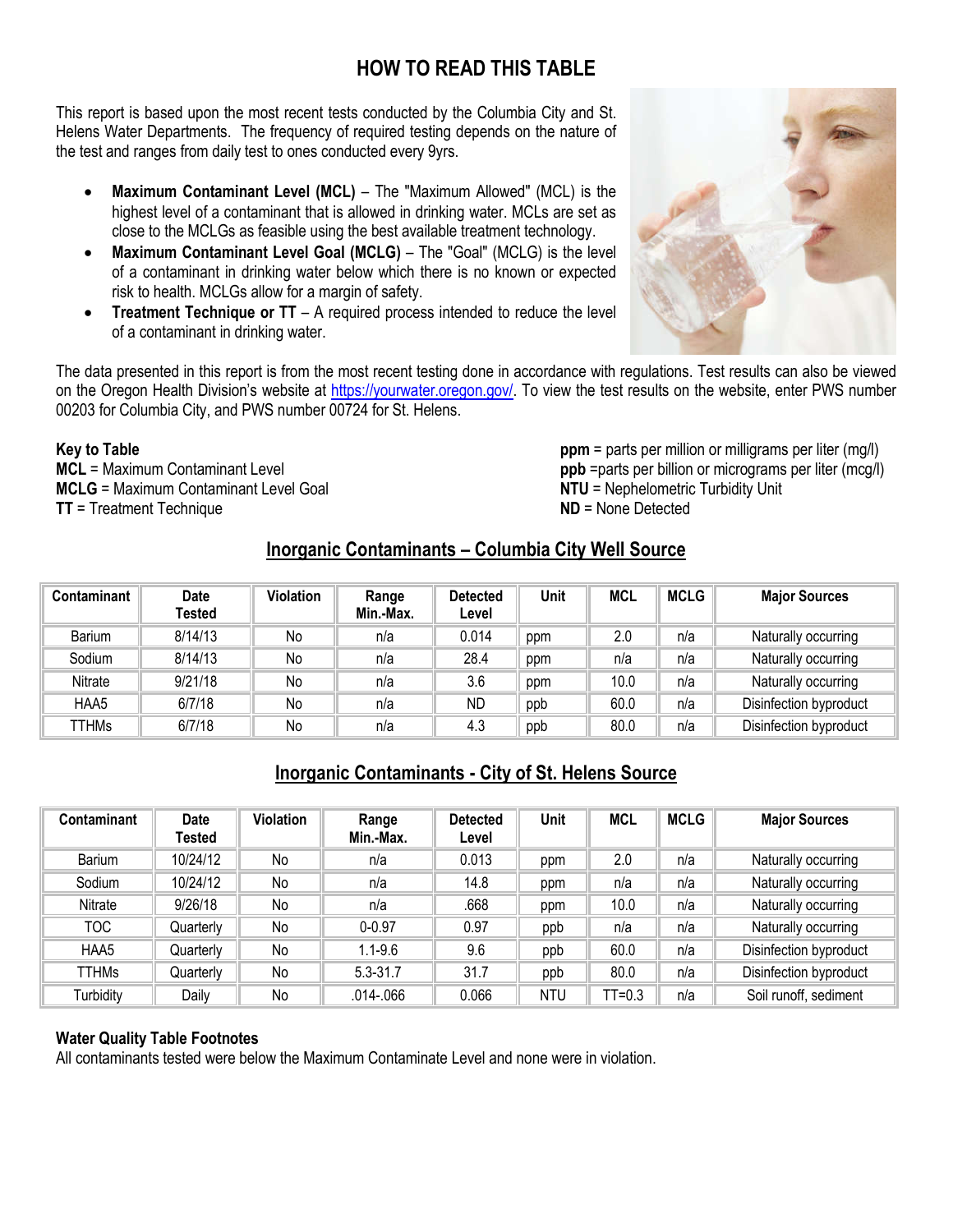## **MANDATORY TESTING**

The contaminants we monitor are listed below. Only the ones listed in the previous table had detectable levels.

| <b>Microbiological Contaminants</b> | Uranium                               | Pentachlorophenol                    |
|-------------------------------------|---------------------------------------|--------------------------------------|
| <b>Total Coliform Bacteria</b>      | <b>Synthetic Organic Contaminants</b> | Picloram                             |
| <b>Fecal Coliform</b>               | 2,4D                                  | Simazene                             |
| Turbidity                           | $2,4,5$ -TP (Silvex)                  | Toxaphene                            |
| Radioactive Contaminants            | Alachlor                              | <b>Volatile Organic Contaminants</b> |
| Beta/photon emitters                | Atrazine                              | Benzene                              |
| Alpha emitters                      | Benzo(a)pyrene(PAH)                   | Carbon Tetrachloride                 |
| <b>Combined Radium</b>              | Carbofuran                            | Chlorobenzene                        |
| <b>Inorganic Contaminants</b>       | Chlordane                             | o-Dichlororbenzene                   |
| Antimony                            | Dalapon                               | p-Dichlororbenzene                   |
| Arsenic                             | Di(2-ethylhexl)adipate                | 1,2-Dichloroethane                   |
| Barium                              | Di(2-ethylhexyl)phthate               | 1,1-Dichloroethylene                 |
| Beryllium                           | Dibromochloropropane                  | cis-1,2-Dichloroethylene             |
| Cadmium                             | Dinoseb                               | trans-1,2-Dichloroethylene           |
| Chromium                            | Diquat                                | Dichloromethane                      |
| Copper                              | Endothall                             | 1,2-Dichloropropane                  |
| Cyanide                             | Endrin                                | Ethylbenzene                         |
| Fluoride                            | Ethylene dibromide                    | Stryrene                             |
| Lead                                | Glyphosate                            | Tetrachloroethylene                  |
| Mercury (inorganic)                 | Heptachlor                            | 1,2,4-Trichlorobenzene               |
| Nickel                              | Heptachlor epoxide                    | 1,1,1-Trichloroethane                |
| Nitrate (as Nitrogen)               | Hexachlorobenzene                     | 1,1,2-Trichloroethane                |
| Nitrite (as Nitrogen)               | Hexchlorocyclopentadiene              | Thrichloroethylene                   |
| Selenium                            | Lindane                               | <b>THHMs</b>                         |
| Sodium                              | Methoxychlor                          | Toluene                              |
| Sulfate                             | Oxamyl (Vydate)                       | Vinyl Chloride                       |
| Thallium                            | PCBs (Polychlorinated)                | Xylenes                              |

## **Lead and Copper Testing**

| <b>Substance</b> | <b>Units</b> | Goal | <b>Action</b><br>Level (AL) | 90 <sup>th</sup><br><b>Percentile</b> | <b>Homes Exceeding</b><br><b>Action Level</b> | Complies? | Source of<br>Contaminate           |
|------------------|--------------|------|-----------------------------|---------------------------------------|-----------------------------------------------|-----------|------------------------------------|
| Copper           | ppm          | 1.3  | ل. ا                        | 0.338                                 |                                               | Yes       | Corrosion of household<br>plumbing |
| Lead             | ppm          |      | 0.015                       | 0.000                                 |                                               | Yes       | Corrosion of household<br>plumbing |

The 90th percentile is the highest result found in 90% of the samples when they are listed in order from the lowest to the highest results. EPA requires testing for lead and copper at customers' taps most likely to contain these substances based on when the house was built. The EPA determined that the sample results did not exceed the Action Level (AL). The above results are from lead and copper samples taken in 2015. Lead and Copper samples will be taken again in August-September 2018.

If present, elevated levels of lead can cause serious health problems, especially for pregnant women and young children. Lead in drinking water is primarily from materials and components associated with service lines and home plumbing. The City of Columbia City is responsible for providing high quality drinking water, but cannot control the variety of materials used in plumbing components.

When your water has been sitting for several hours, you can minimize the potential for lead exposure by flushing your tap water for 30 seconds to two minutes before using water for drinking or cooking.

If you are concerned about lead in your water, you may wish to have your water tested. Information on lead in drinking water, testing methods and steps you can take to minimize exposure is available from the Safe Drinking Water Hotline or at: www.epa.gov/safewater/lead.